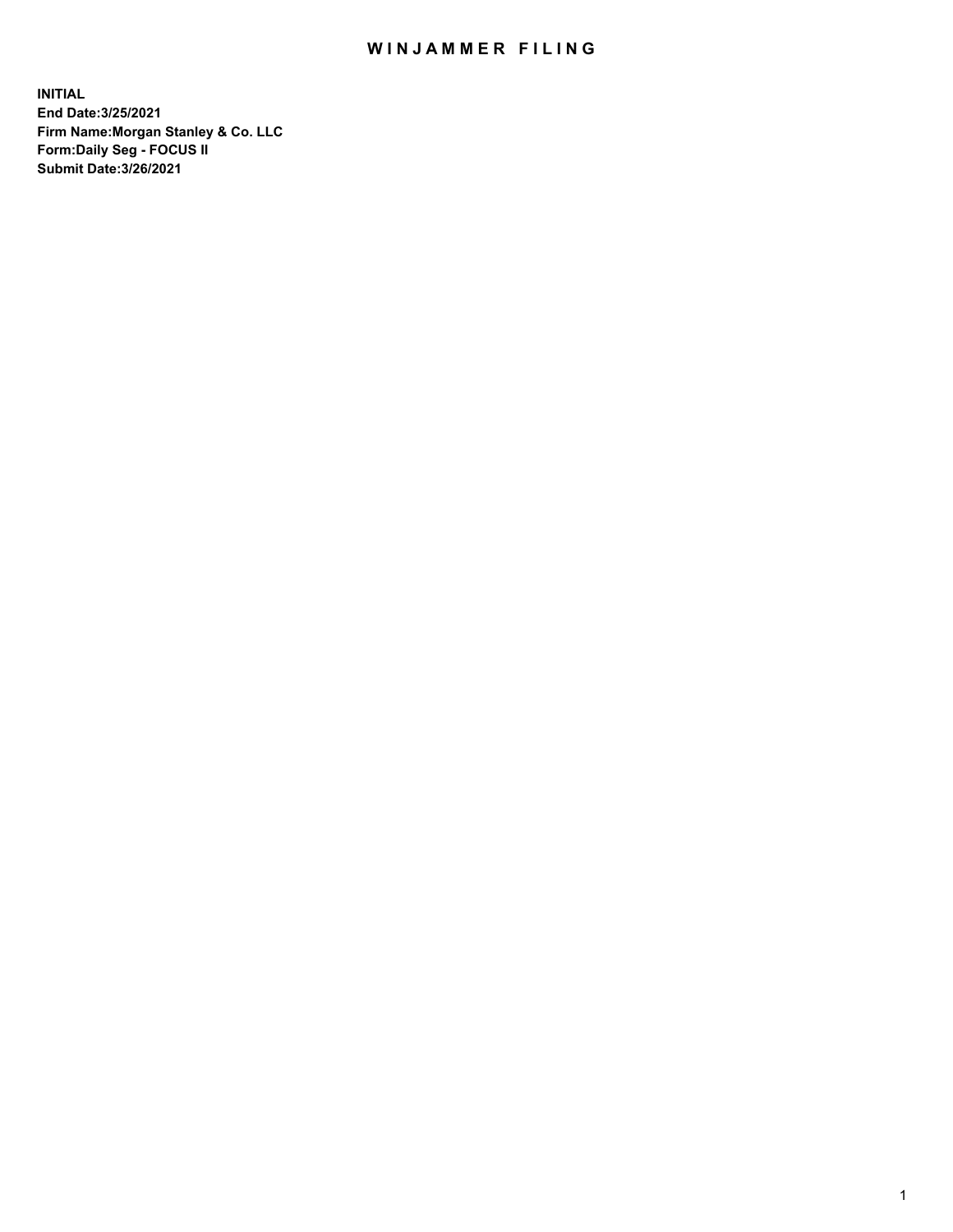**INITIAL End Date:3/25/2021 Firm Name:Morgan Stanley & Co. LLC Form:Daily Seg - FOCUS II Submit Date:3/26/2021 Daily Segregation - Cover Page**

| Name of Company                                                                                                                                                                                                                                                                                                                | <b>Morgan Stanley &amp; Co. LLC</b>                         |
|--------------------------------------------------------------------------------------------------------------------------------------------------------------------------------------------------------------------------------------------------------------------------------------------------------------------------------|-------------------------------------------------------------|
| <b>Contact Name</b>                                                                                                                                                                                                                                                                                                            | <b>Ikram Shah</b>                                           |
| <b>Contact Phone Number</b>                                                                                                                                                                                                                                                                                                    | 212-276-0963                                                |
| <b>Contact Email Address</b>                                                                                                                                                                                                                                                                                                   | Ikram.shah@morganstanley.com                                |
| FCM's Customer Segregated Funds Residual Interest Target (choose one):<br>a. Minimum dollar amount: ; or<br>b. Minimum percentage of customer segregated funds required:%; or<br>c. Dollar amount range between: and; or<br>d. Percentage range of customer segregated funds required between:% and%.                          | 235,000,000<br><u>0</u><br>0 <sub>0</sub><br>0 <sub>0</sub> |
| FCM's Customer Secured Amount Funds Residual Interest Target (choose one):<br>a. Minimum dollar amount: ; or<br>b. Minimum percentage of customer secured funds required:% ; or<br>c. Dollar amount range between: and; or<br>d. Percentage range of customer secured funds required between:% and%.                           | 140,000,000<br><u>0</u><br>0 <sub>0</sub><br>0 <sub>0</sub> |
| FCM's Cleared Swaps Customer Collateral Residual Interest Target (choose one):<br>a. Minimum dollar amount: ; or<br>b. Minimum percentage of cleared swaps customer collateral required:% ; or<br>c. Dollar amount range between: and; or<br>d. Percentage range of cleared swaps customer collateral required between:% and%. | 92,000,000<br><u>0</u><br><u>00</u><br>0 <sub>0</sub>       |

Attach supporting documents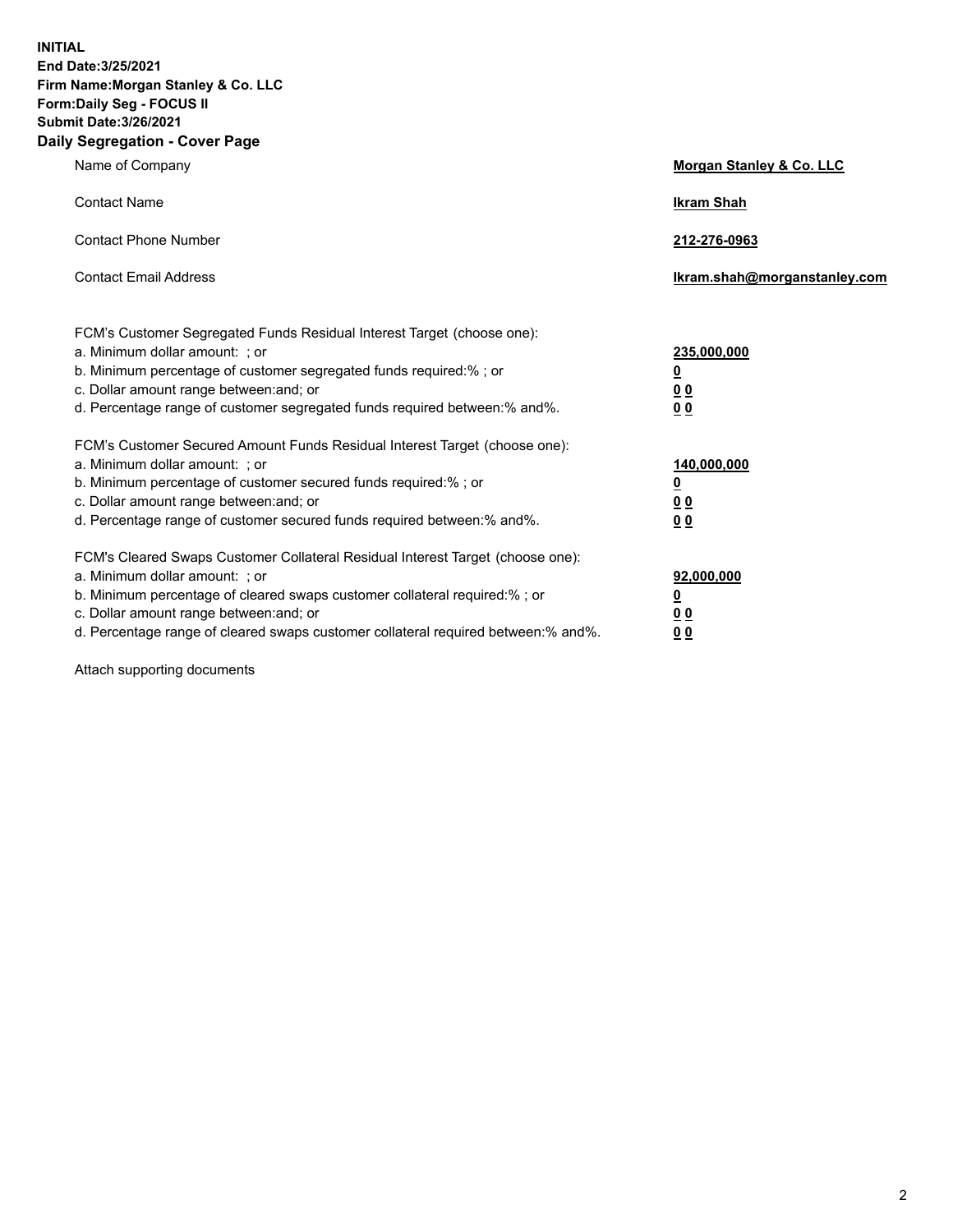## **INITIAL End Date:3/25/2021 Firm Name:Morgan Stanley & Co. LLC Form:Daily Seg - FOCUS II Submit Date:3/26/2021**

## **Daily Segregation - Secured Amounts**

Foreign Futures and Foreign Options Secured Amounts Amount required to be set aside pursuant to law, rule or regulation of a foreign government or a rule of a self-regulatory organization authorized thereunder 1. Net ledger balance - Foreign Futures and Foreign Option Trading - All Customers A. Cash **4,631,348,074** [7315] B. Securities (at market) **2,288,533,811** [7317] 2. Net unrealized profit (loss) in open futures contracts traded on a foreign board of trade **224,449,890** [7325] 3. Exchange traded options a. Market value of open option contracts purchased on a foreign board of trade **18,864,465** [7335] b. Market value of open contracts granted (sold) on a foreign board of trade **-16,725,122** [7337] 4. Net equity (deficit) (add lines 1. 2. and 3.) **7,146,471,118** [7345] 5. Account liquidating to a deficit and account with a debit balances - gross amount **57,170,563** [7351] Less: amount offset by customer owned securities **-56,055,048** [7352] **1,115,515** [7354] 6. Amount required to be set aside as the secured amount - Net Liquidating Equity Method (add lines 4 and 5) 7. Greater of amount required to be set aside pursuant to foreign jurisdiction (above) or line 6. FUNDS DEPOSITED IN SEPARATE REGULATION 30.7 ACCOUNTS 1. Cash in banks A. Banks located in the United States **585,242,814** [7500] B. Other banks qualified under Regulation 30.7 **638,062,236** [7520] **1,223,305,050** 2. Securities A. In safekeeping with banks located in the United States **534,007,182** [7540] B. In safekeeping with other banks qualified under Regulation 30.7 **22,874,675** [7560] **556,881,857** 3. Equities with registered futures commission merchants A. Cash **22,650,190** [7580] B. Securities **0** [7590] C. Unrealized gain (loss) on open futures contracts **-2,933,742** [7600] D. Value of long option contracts **0** [7610] E. Value of short option contracts **0** [7615] **19,716,448** [7620] 4. Amounts held by clearing organizations of foreign boards of trade A. Cash **0** [7640] B. Securities **0** [7650] C. Amount due to (from) clearing organization - daily variation **0** [7660] D. Value of long option contracts **0** [7670] E. Value of short option contracts **0** [7675] **0** [7680] 5. Amounts held by members of foreign boards of trade A. Cash **3,590,177,706** [7700] B. Securities **1,731,651,954** [7710] C. Unrealized gain (loss) on open futures contracts **227,383,632** [7720] D. Value of long option contracts **18,864,465** [7730] E. Value of short option contracts **-16,725,122** [7735] **5,551,352,635** 6. Amounts with other depositories designated by a foreign board of trade **0** [7760] 7. Segregated funds on hand **0** [7765] 8. Total funds in separate section 30.7 accounts **7,351,255,990** [7770] 9. Excess (deficiency) Set Aside for Secured Amount (subtract line 7 Secured Statement Page 1 from Line 8)

- 10. Management Target Amount for Excess funds in separate section 30.7 accounts **140,000,000** [7780]
- 11. Excess (deficiency) funds in separate 30.7 accounts over (under) Management Target **63,669,357** [7785]

**0** [7305]

**7,147,586,633** [7355]

## **7,147,586,633** [7360]

[7530]

[7570]

[7740] **203,669,357** [7380]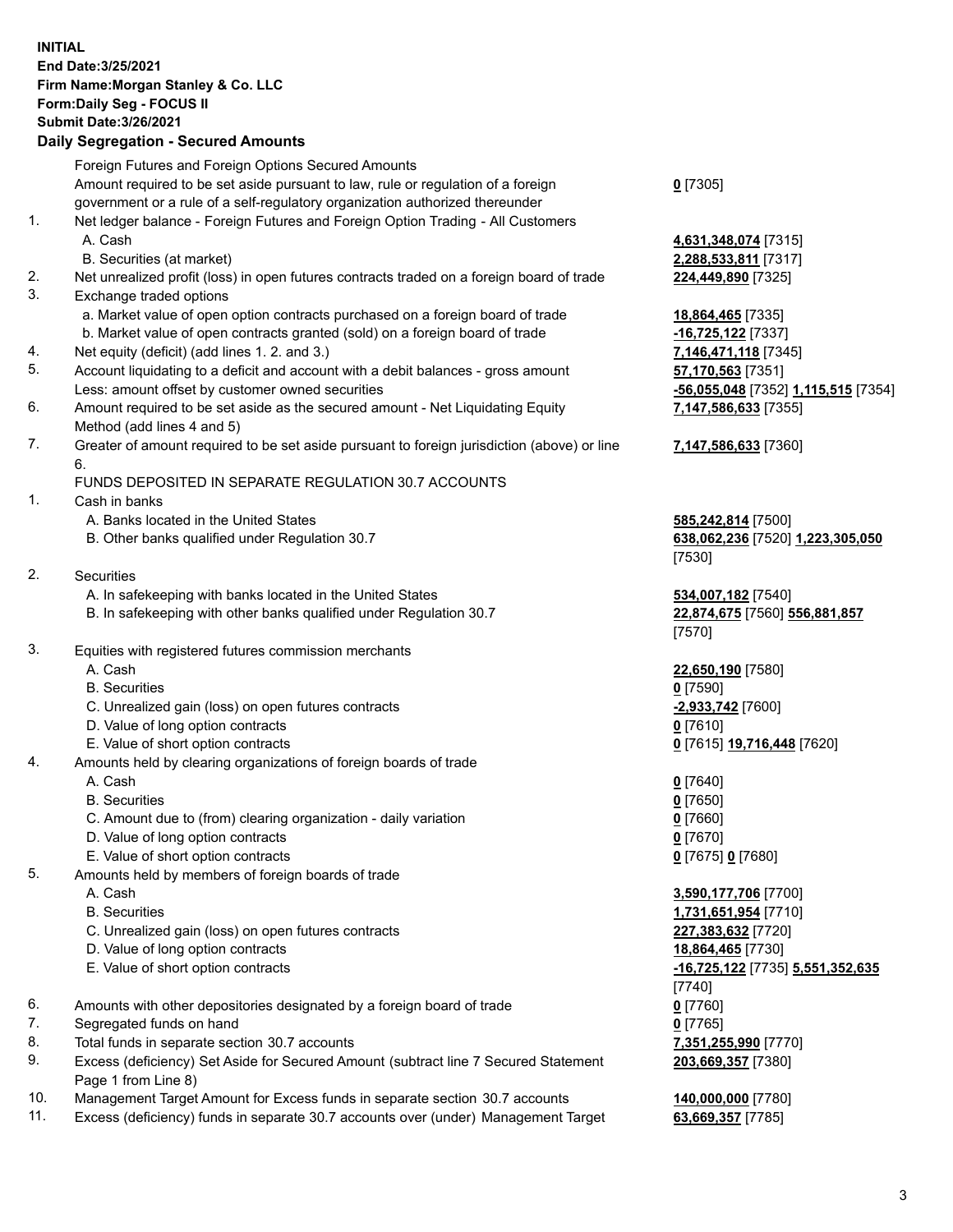**INITIAL End Date:3/25/2021 Firm Name:Morgan Stanley & Co. LLC Form:Daily Seg - FOCUS II Submit Date:3/26/2021 Daily Segregation - Segregation Statement** SEGREGATION REQUIREMENTS(Section 4d(2) of the CEAct) 1. Net ledger balance A. Cash **17,785,377,150** [7010] B. Securities (at market) **8,044,306,990** [7020] 2. Net unrealized profit (loss) in open futures contracts traded on a contract market **-847,148,958** [7030] 3. Exchange traded options A. Add market value of open option contracts purchased on a contract market **667,451,323** [7032] B. Deduct market value of open option contracts granted (sold) on a contract market **-378,623,907** [7033] 4. Net equity (deficit) (add lines 1, 2 and 3) **25,271,362,598** [7040] 5. Accounts liquidating to a deficit and accounts with debit balances - gross amount **513,984,070** [7045] Less: amount offset by customer securities **-506,469,053** [7047] **7,515,017** [7050] 6. Amount required to be segregated (add lines 4 and 5) **25,278,877,615** [7060] FUNDS IN SEGREGATED ACCOUNTS 7. Deposited in segregated funds bank accounts A. Cash **3,878,647,077** [7070] B. Securities representing investments of customers' funds (at market) **0** [7080] C. Securities held for particular customers or option customers in lieu of cash (at market) **983,339,849** [7090] 8. Margins on deposit with derivatives clearing organizations of contract markets A. Cash **13,290,677,890** [7100] B. Securities representing investments of customers' funds (at market) **0** [7110] C. Securities held for particular customers or option customers in lieu of cash (at market) **7,060,967,141** [7120] 9. Net settlement from (to) derivatives clearing organizations of contract markets **159,078,010** [7130] 10. Exchange traded options A. Value of open long option contracts **667,451,323** [7132] B. Value of open short option contracts **and the set of our original contracts -378,623,907** [7133] 11. Net equities with other FCMs A. Net liquidating equity **7,785,013** [7140] B. Securities representing investments of customers' funds (at market) **0** [7160] C. Securities held for particular customers or option customers in lieu of cash (at market) **0** [7170] 12. Segregated funds on hand **0** [7150] 13. Total amount in segregation (add lines 7 through 12) **25,669,322,396** [7180] 14. Excess (deficiency) funds in segregation (subtract line 6 from line 13) **390,444,781** [7190] 15. Management Target Amount for Excess funds in segregation **235,000,000** [7194]

16. Excess (deficiency) funds in segregation over (under) Management Target Amount Excess

**155,444,781** [7198]